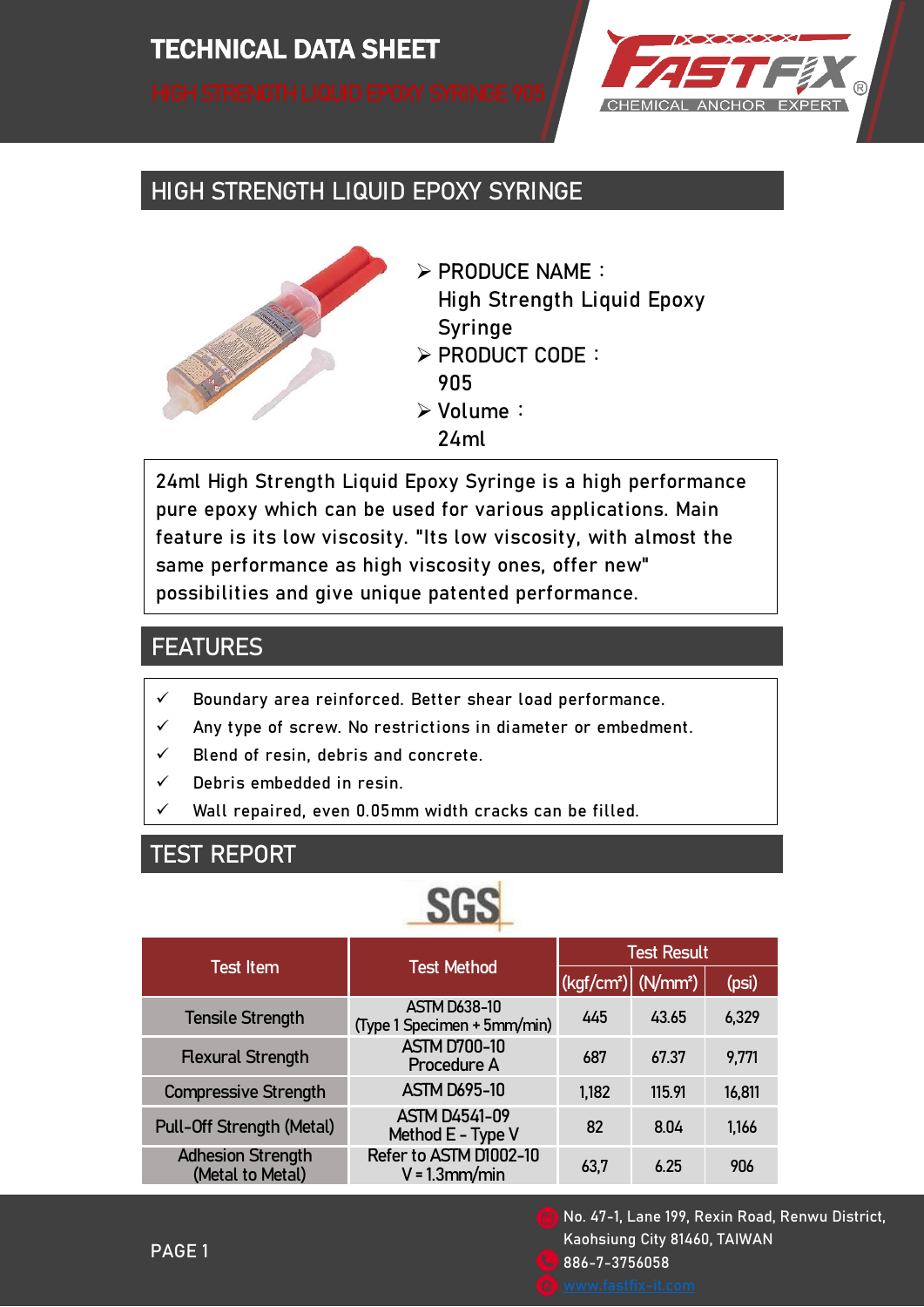# TECHNICAL DATA SHEET

HIGH STRENGTH LIQUID EPOXY SYRINGE 905



# PRODUCT DATA

| <b>Low Viscosity Epoxy Resin</b> |                    |  |  |
|----------------------------------|--------------------|--|--|
| Mixing ratio                     | 3:1                |  |  |
| Part A                           | Transparent        |  |  |
| Part B                           | Amber              |  |  |
| Mixed color                      | <b>Light Amber</b> |  |  |

# STORAGE CONDITION & SHELF-LIFE

- $\geq$  24 months from date of production if stored properly in original unopened, sealed and undamaged packaging in cool and dry conditions at temperatures between +5°C and +25°C.
- $\triangleright$  Protect from direct sunlight to avoid causing any deterioration and hardener (part B) turning to yellow.

#### HOW TO APPLY

905 has a very low viscosity. Viscosity is comparable to thin oil, so it may be applied in a very easy way. .

- No need to clean stripped hole.
- For installations in newly drilled hole, just drill hole deeper than embedment depth.
- $\checkmark$  Please pay attention not to overfill hole. As long as 1/4 of bore is filled with 905, it will be sufficient for a perfect installation.
- Drive in a new screw and wait for curing.



Step 1: Inject and move up gently, while injecting.



Step 2: Drive in Screw.

Do not use an impact wrench.